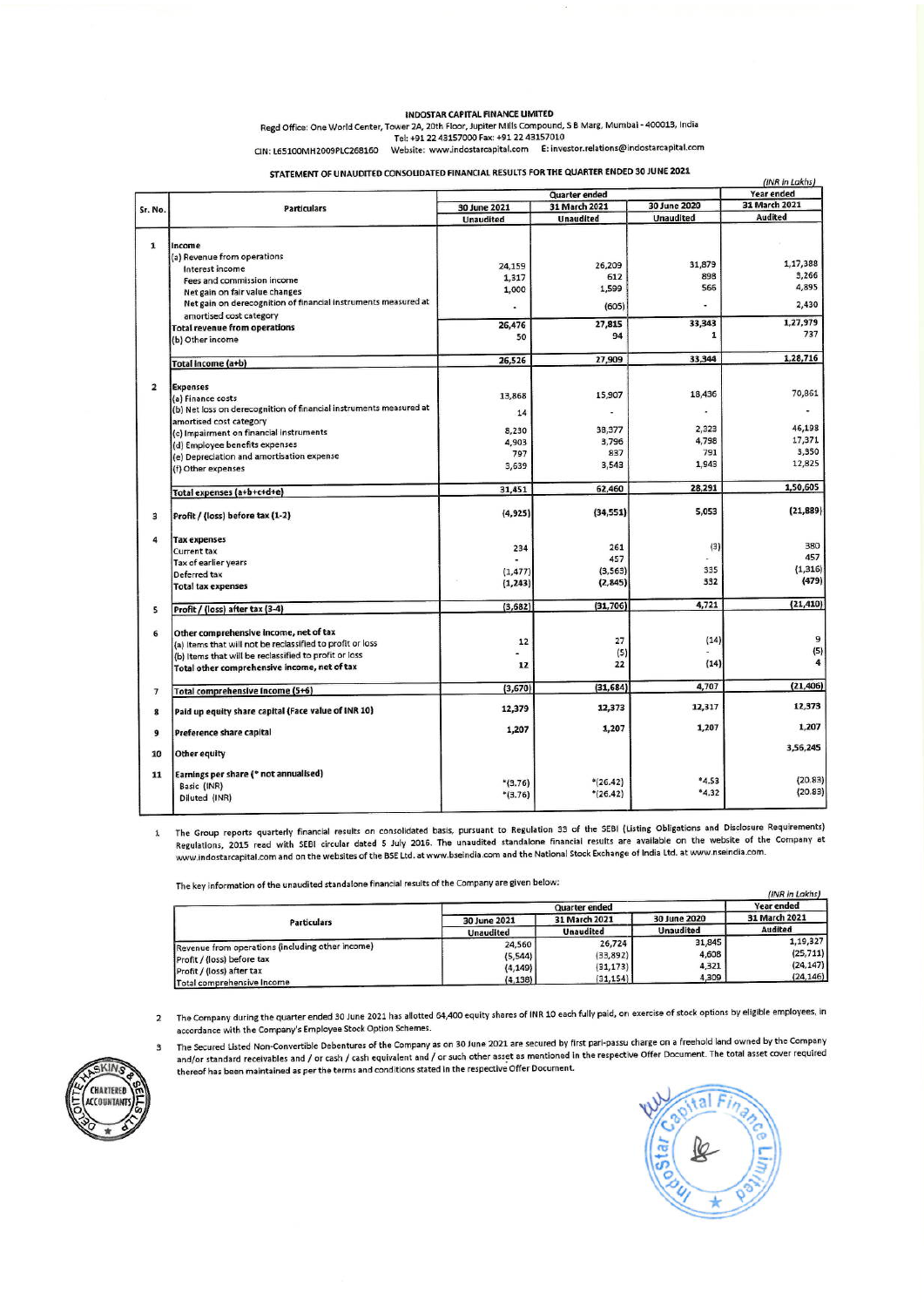#### **INDOSTAR CAPITAL FINANCE LIMITED**

Regd Office: One World Center, Tower 2A, 20th Floor, Jupiter Mills Compound, S B Marg, Mumbai - 400013, India Tel: +91 22 43157000 Fax: +91 22 43157010

CIN: L65100MH2009PLC268160 Website: www.indostarcapital.com E: investor.relations@indostarcapital.com

Estimation uncertainty relating to COVID-19 global health pandemic:  $\overline{4}$ 

In assessing the recoverability of loans, receivables, goodwill and investments, the Group has considered internal and external sources of information, economic forecasts and industry reports upto the date of approval of these financial results. The Group has developed estimates and applied management overlays for the purpose of determination of the provision for impairment of financial assets.

The full extent of impact of the pandemic on the Group's operations and financial performance (including impact on carrying value of Goodwill and impairment allowances for financial asset) will depend on future developments including governmental and regulatory measures and the Group's responses thereto, which are highly uncertain at this time.

Further, in view of the matters mentioned above, the Group is regularly assessing and monitoring the impact of the Novel Coronavirus (COVID-19) pandemic on its liquidity and ability to repay its obligations as and when they are due. Based on the foregoing and necessary stress tests considering various scenarios, management believes that the Group will be able to pay its obligations as and when these become due in the foreseeable future.

- $\overline{\mathbf{s}}$ The comparative financial information of the Group for the quarter ended 30 June 2020 is prepared in accordance with Ind AS included in financial information have been reviewed by the predecessor auditors. The report of the predecessor auditor on these comparative financial information expressed an un-modified conclusion.
- The unaudited consolidated financial results of IndoStar Capital Finance Limited ("the Company") and its subsidiaries (together referred to as "the Group") for the 6 quarter ended 30 June 2021 have been reviewed by the Audit Committee and subsequently approved at the meeting of the Board of Directors held on 12 August 2021. The unaudited consolidated financial results have been subjected to limited review by the Statutory Auditor of the Company.
- $\overline{1}$ Segment wise revenue, results, total assets and total liabilities in terms of Regulation 33 of the SEBI (Listing Obligations and Disclosure Requirements) Regulations, 2015 as amended

|         |                                                  | Quarter ended    |                  |                  | (INK IN LAKNS)<br>Year ended |  |
|---------|--------------------------------------------------|------------------|------------------|------------------|------------------------------|--|
| Sr. No. | <b>Particulars</b>                               | 30 June 2021     | 31 March 2021    | 30 June 2020     | 31 March 2021                |  |
|         |                                                  | <b>Unaudited</b> | <b>Unaudited</b> | <b>Unaudited</b> | <b>Audited</b>               |  |
|         | Gross segment revenue from continuing operations |                  |                  |                  |                              |  |
| (a)     | Large corporate                                  | 5,869            | 5,766            | 10,003           | 34,015                       |  |
| (b)     | SME                                              | 4,519            | 5,357            | 4,355            | 18,225                       |  |
| (c)     | Commercial vehicles                              | 11,760           | 12,920           | 15,114           | 55,565                       |  |
| (d)     | <b>Housing finance</b>                           | 2,992            | 1,935            | 2,629            | 13,407                       |  |
| (e)     | Unallocated                                      | 1,386            | 1,931            | 1,243            | 7,504                        |  |
|         | Segment revenue from continuing operations       | 26,526           | 27,909           | 33,344           | 1,28,716                     |  |
|         | <b>Segment results</b>                           |                  |                  |                  |                              |  |
| (a)     | Large corporate                                  | 2,233            | (3, 447)         | 3,605            | 4,073                        |  |
| (b)     | SME                                              | (1, 324)         | (311)            | 1,641            | 2,594                        |  |
| (c)     | <b>Commercial vehicles</b>                       | (1, 715)         | (25, 813)        | 3,261            | (15, 736)                    |  |
| (d)     | <b>Housing finance</b>                           | 606              | (688)            | 1,360            | 3,867                        |  |
| (e)     | Unallocated                                      | (4, 725)         | (4, 292)         | (4, 814)         | (16, 687)                    |  |
|         | Profit/(loss) before tax                         | (4, 925)         | (34, 551)        | 5,053            | (21, 889)                    |  |
|         | <b>Segment assets</b>                            |                  |                  |                  |                              |  |
| (a)     | Large corporate                                  | 2,03,162         | 2,07,024         | 2,95,176         | 2,07,024                     |  |
| (b)     | SME                                              | 1,34,645         | 1,42,953         | 1,36,829         | 1,42,953                     |  |
| (c)     | Commercial vehicles                              | 3,69,221         | 3,64,226         | 4,07,358         | 3,64,226                     |  |
| (d)     | <b>Housing finance</b>                           | 95,658           | 88,811           | 83,937           | 88,811                       |  |
| (e)     | Unallocated                                      | 1,55,554         | 2,05,144         | 2,30,262         | 2,05,144                     |  |
|         | <b>Total assets</b>                              | 9,58,240         | 10,08,158        | 11,53,562        | 10,08,158                    |  |
|         | <b>Segment liabilities</b>                       |                  |                  |                  |                              |  |
| (a)     | Large corporate                                  | 1,21,300         | 1,25,571         | 1,84,461         | 1,25,571                     |  |
| (b)     | SME                                              | 86,261           | 91,462           | 88,274           | 91,462                       |  |
| (c)     | Commercial vehicles                              | 2,50,578         | 2,51,980         | 3,32,692         | 2,51,980                     |  |
| (d)     | <b>Housing finance</b>                           | 73,642           | 67,280           | 65,537           | 67,280                       |  |
| (e)     | Unallocated                                      | 63,547           | 1,02,040         | 87,479           | 1,02,040                     |  |
|         | <b>Total liabilities</b>                         | 5,95,328         | 6,38,333         | 7,58,443         | 6,38,333                     |  |

During the previous period, the loan assets and corresponding borrowing, the interest income and interest expense are recognised on a gross basis with respect to the 8 acquired securitised portfolio. Accordingly, the figures of the previous period have been regrouped/restated to make them comparable with current period.

The Board of Directors of the Company at their meeting held on 17 June 2021 declared and approved payment of dividend due on 1.20.68.966 Compulsorily  $\overline{9}$ Convertible Preference Shares of face value Rs. 10 each allotted on 27 May 2020 (CCPS), at rate of 10% p.a. calculated on the issue price (Rs. 290 per CCPS) amounting to Rs. 3,889 lakhs (dividend - Rs. 3,500 lakhs and withholding tax - Rs. 389 lakhs) for the period from 27 May 2020 to 26 May 2021, pursuant to terms approved by the Shareholders of the Company and fixed the Record Date for the purpose of determining entitlement of CCPS holders for payment of said dividend as Thursday, 17 June 2021.

The figures for the quarter ended 31 March 2021 are the balancing figures between audited figures in respect of full financial year and unaudited published year to  $10$ date figures up to the third quarter for previous financial year.

11 Figures for the previous periods / year have been regrouped, restated and / or reclassified wherever considered necessary to make them comparable to the current periods / year presentation.



Place: Mumbai Date: 12 August 2021 For and on behalf of the Board of Directors of **IndoStar Capital Finance Limited** 

 $R \cdot C$ otic R. Sridhar

Executive Vice-Chairman & CEO DIN: 00136697

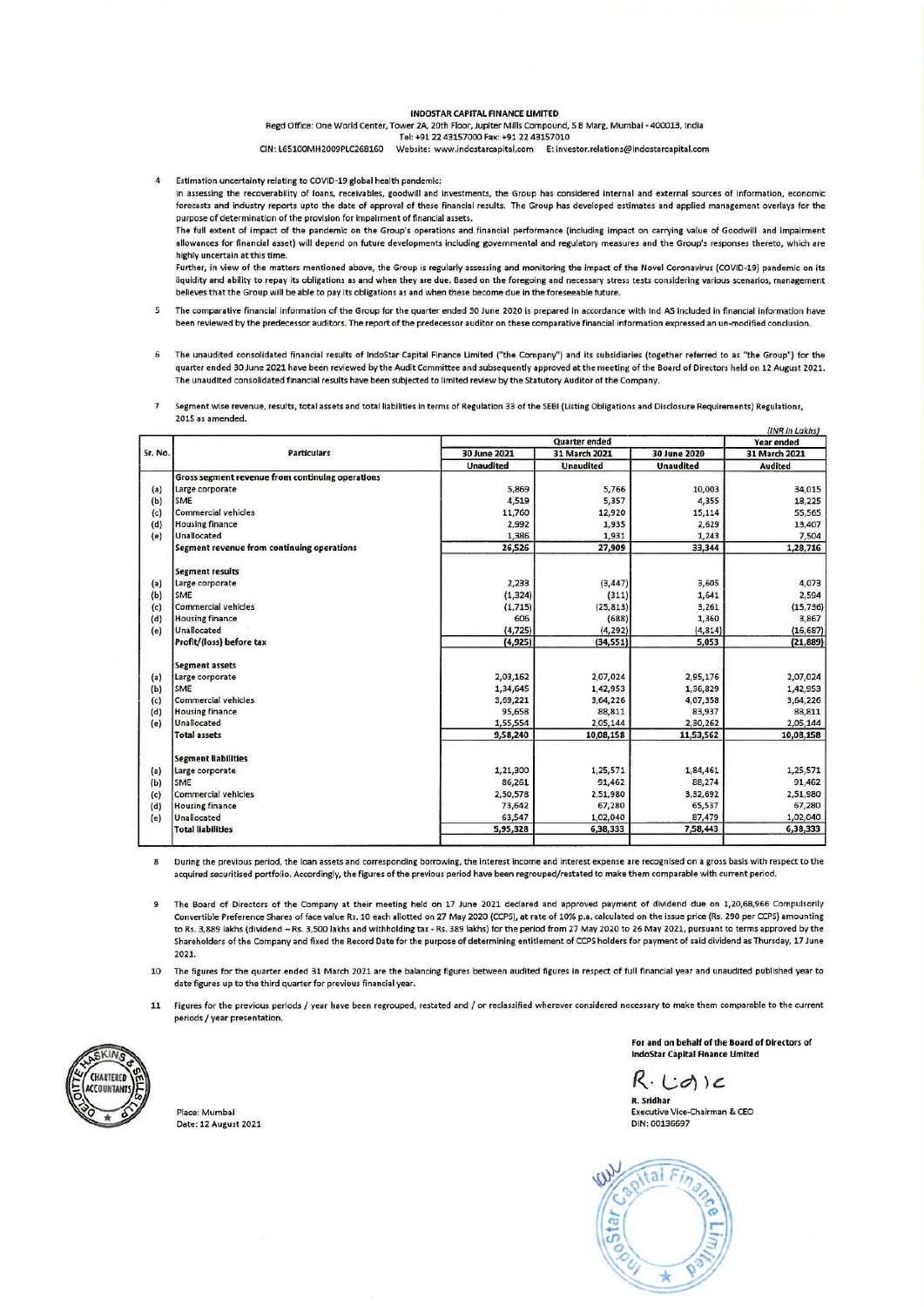# **Deloitte Haskins & Sells LLP**

Chartered Accountants One International Center Tower 3, 27<sup>th</sup> -32<sup>nd</sup> Floor Senapati Bapat Marg Elphinstone Road (West) Mumbai – 400 013 Maharashtra, India

Tele: + 91 22 6185 4000 Fax: +91 22 6185 4001

### **INDEPENDENT AUDITOR'S REVIEW REPORT ON REVIEW OF INTERIM CONSOLIDATED FINANCIAL RESULTS**

## **TO THE BOARD OF DIRECTORS OF INDOSTAR CAPITAL FINANCE LIMITED**

- 1. We have reviewed the accompanying Statement of Consolidated Unaudited Financial Results of **INDOSTAR CAPITAL FINANCE LIMITED** ("the Parent") and its subsidiaries (the Parent and its subsidiaries together referred to as "the Group"), for the quarter ended June 30, 2021 ("the Statement") being submitted by the Parent pursuant to the requirement of Regulation 33 of the SEBI (Listing Obligations and Disclosure Requirements) Regulations, 2015, as amended.
- 2. This Statement, which is the responsibility of the Parent's Management and approved by the Parent's Board of Directors, has been prepared in accordance with the recognition and measurement principles laid down in the Indian Accounting Standard 34 "Interim Financial Reporting" ("Ind AS 34"), prescribed under Section 133 of the Companies Act, 2013 read with relevant rules issued thereunder and other accounting principles generally accepted in India. Our responsibility is to express a conclusion on the Statement based on our review.
- 3. We conducted our review of the Statement in accordance with the Standard on Review Engagements (SRE) 2410 "Review of Interim Financial Information Performed by the Independent Auditor of the Entity"*,* issued by the Institute of Chartered Accountants of India (ICAI). A review of interim financial information consists of making inquiries, primarily of Parent's personnel responsible for financial and accounting matters, and applying analytical and other review procedures. A review is substantially less in scope than an audit conducted in accordance with Standards on Auditing specified under Section 143(10) of the Companies Act, 2013 and consequently does not enable us to obtain assurance that we would become aware of all significant matters that might be identified in an audit. Accordingly, we do not express an audit opinion.
- 4. The Statement includes the results of the following entities:
	- a. IndoStar Home Finance Private Limited
	- b. IndoStar Asset Advisory Private Limited
- 5. Based on our review conducted and procedures performed as stated in paragraph 3 above, nothing has come to our attention that causes us to believe that the accompanying Statement, prepared in accordance with the recognition and measurement principles laid down in the aforesaid Indian Accounting Standard and other accounting principles generally accepted in India, has not disclosed the information required to be disclosed in terms of Regulation 33 of the SEBI (Listing Obligations and Disclosure Requirements) Regulations, 2015, as amended, including the manner in which it is to be disclosed, or that it contains any material misstatement.



Regd. Office. One International Center, Tower 3, 27<sup>th</sup> -32<sup>nd</sup> Floor, Senapati Bapat Marg, Elphinstone Road (West), Mumbai – 400 013, Maharashtra, India. (LLP Identification No. AAB-8737)